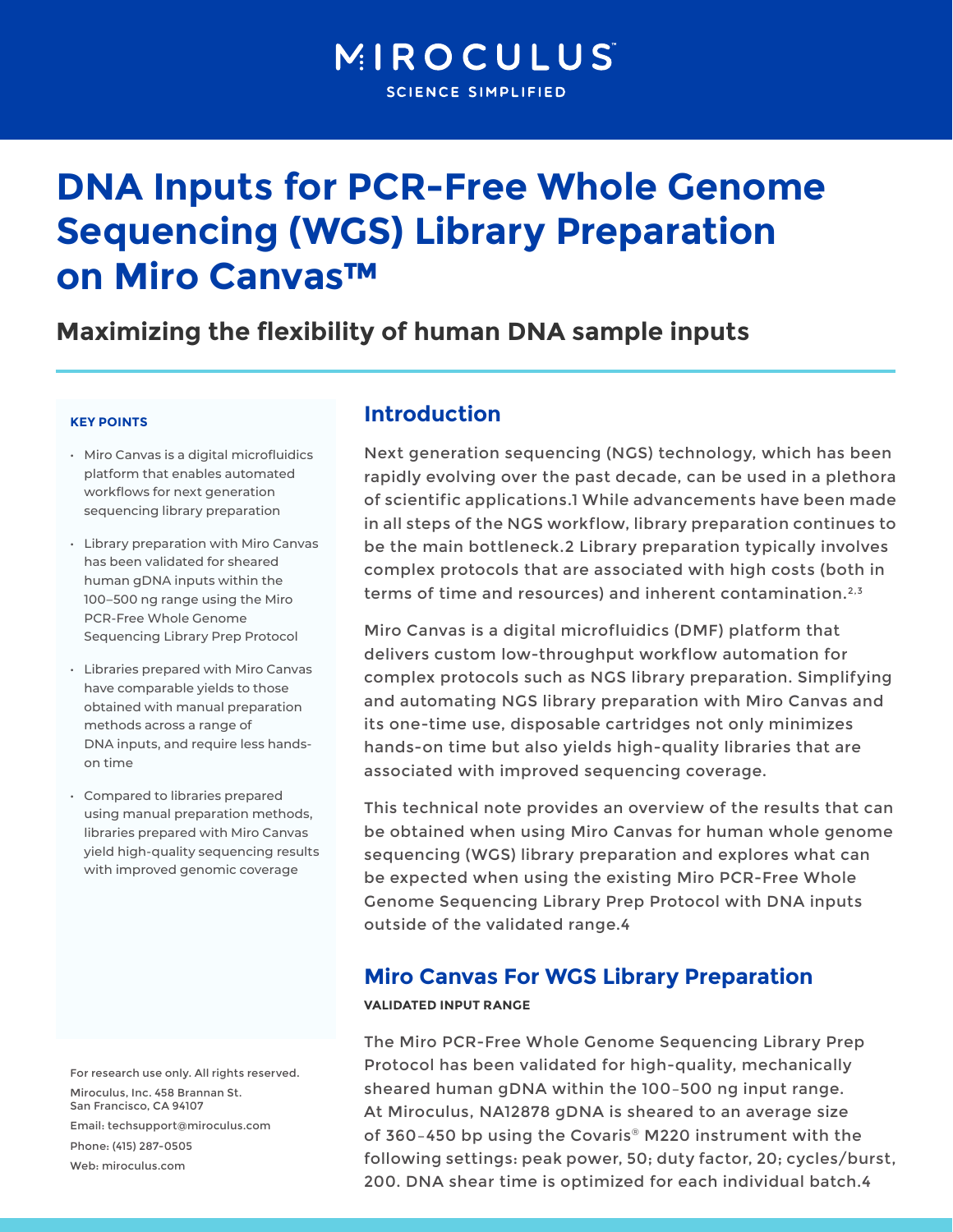DNA quantification is carried out after DNA shearing and is performed using the Qubit™ dsDNA BR Assay Kit or the High-Sensitivity DNA Kit from Agilent Technologies, Inc. together with the Bioanalyzer instrument (sample dilution may be required).

The typical library yields that can be obtained when using the Miro PCR-Free Whole Genome Sequencing Library Prep Protocol with DNA inputs within the validated range are shown in Table 1. This table should be used as a guide for selecting appropriate DNA inputs based on the specific library requirements of the sequencer to be used.

**Table 1. Expected average library preparation yields for Miro Canvas as a function of NA12878 DNA input**

| <b>Sheared DNA Input<sup>*</sup>(ng)</b> | <b>Expected Library Yield<sup>t</sup> (nM)</b> |
|------------------------------------------|------------------------------------------------|
| 100                                      |                                                |
| 150                                      |                                                |
| 200                                      |                                                |
| 500                                      |                                                |

**\*DNA input quantity is measured after shearing.**

**† As library yields can be impacted by a number of factors including input material quality, yields could be higher or lower than those shown in the table.**

# **Sequencing Results**

WGS libraries prepared with Miro Canvas yield sequencing results that are comparable to the results obtained with WGS libraries prepared manually or using 96-well automation. Furthermore, data indicate that less sequencing is required to reach 20x coverage for 95% of bases using libraries prepared with Miro Canvas (Fig. 1).



**FIGURE 1. Percentage of bases at ≥20x coverage by total sequenced bases (Sequencer: Illumina NovaSeq S4 flow cell, 24 pooled WGS libraries, targeting 115 Gbp per genome)**